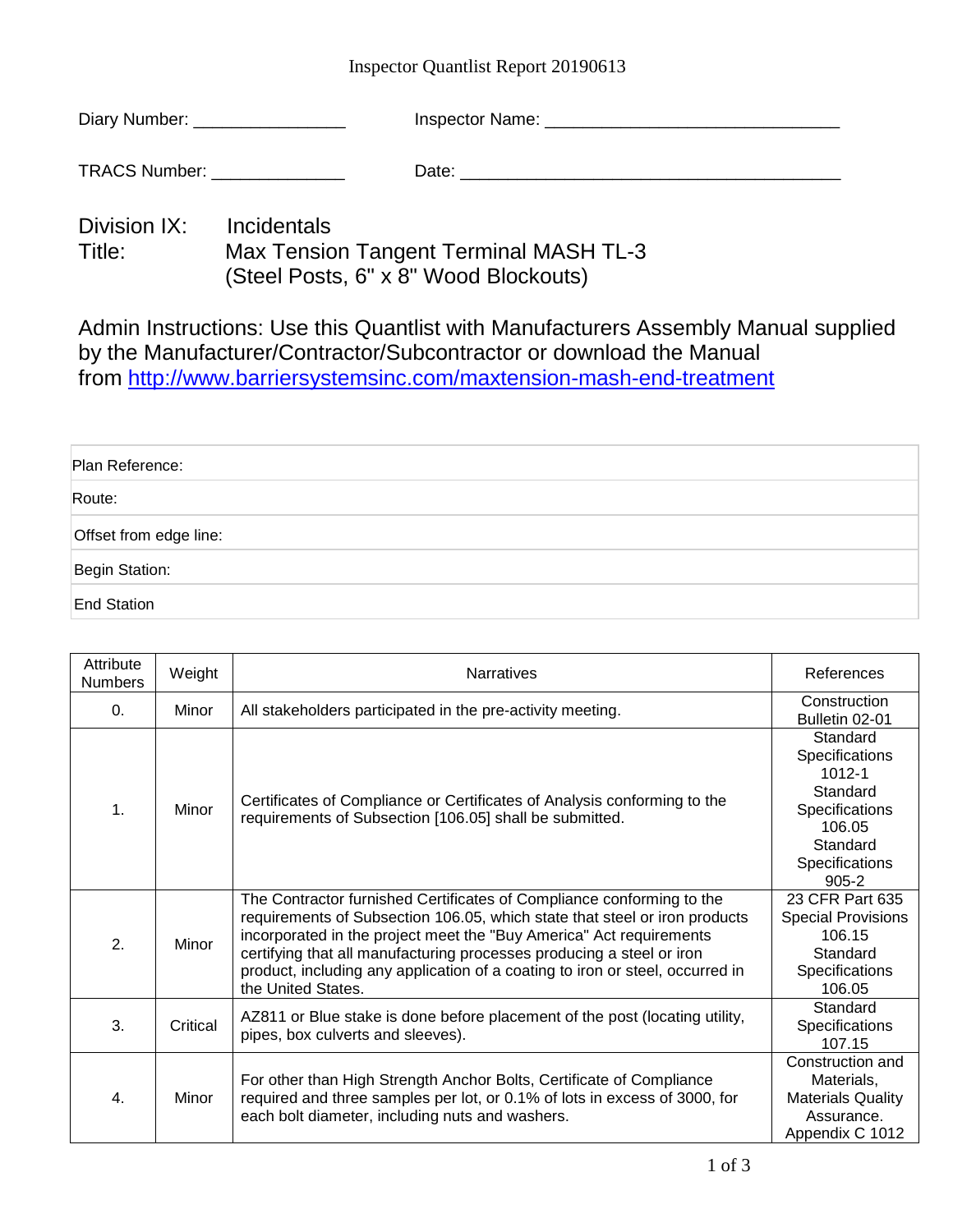## Inspector Quantlist Report 20190613

| 5.  | Critical | mopector guantinot response to 196019<br>When a traffic control plan is included in the project plans, this plan shall<br>govern unless an alternate plan, acceptable to the Engineer, is submitted<br>by the contractor. | Standard<br>Specifications<br>$701-1$                                     |
|-----|----------|---------------------------------------------------------------------------------------------------------------------------------------------------------------------------------------------------------------------------|---------------------------------------------------------------------------|
| 6.  | Minor    | Earthwork placement, grading, compacting, and bituminous surfacing shall<br>be completed prior to installation of posts for guardrail terminals.                                                                          | Standard<br>Specifications<br>905-3.10                                    |
| 7.  | Minor    | The Bituminous approach and widening is built to plans dimensions.                                                                                                                                                        | Layout For MAX-<br><b>Tension Terminal</b><br>Pad C10.22                  |
| 8.  | Major    | The Bituminous approach and widening matches the cross slope of the<br>existing roadway.                                                                                                                                  | Layout For MAX-<br><b>Tension Terminal</b><br>Pad C10.22                  |
| 9.  | Critical | Slot on post 1 is on upstream end of the system.                                                                                                                                                                          | <b>Installation Manual</b><br>(Pg. 16, Step 1)                            |
| 10. | Major    | Only posts 2-9 require a Blockouts! Do not install Blockout on post 1                                                                                                                                                     | <b>Installation Manual</b><br>(Pg. 18, Step 3)                            |
| 11. | Critical | System height shall be 31" +/- 1"                                                                                                                                                                                         | <b>Installation Manual</b><br>(Pg. 16, Step 1)                            |
| 12. | Critical | System installed without offset or with allowable offset of 0-2 ft.                                                                                                                                                       | <b>Installation Manual</b><br>(Pg. 16, Step 1)                            |
| 13. | Critical | Rail 1 and rail 2 are spliced with the guardrail Bolts shall be installed with<br>the bolt heads on the non-traffic side and nuts on the traffic side.                                                                    | <b>Installation Manual</b><br>(Pg. 24, Step 9)                            |
| 14. | Critical | Slider Joint - traffic side slider (TSS) should be attached to downstream end<br>of rail 2 with nuts on the traffic side and arrow pointing toward the front of<br>the system.                                            | <b>Installation Manual</b><br>(Pg. 22, Step 7)                            |
| 15. | Critical | Rail 3 is not bolted at post 6.                                                                                                                                                                                           | <b>Installation Manual</b><br>Inspector<br>Checklist P.<br>31(P.21) NOTE: |
| 16. | Critical | Slider Joint - inner side slider (ISS) should be attached to the upstream end<br>of rail 3 with nuts on the non-traffic side.                                                                                             | <b>Installation Manual</b><br>(Pg. 20, Step 5)                            |
| 17. | Critical | All guardrail panels should be lapped with the upstream most rail on the<br>outside. Rail 1 over rail 2, rail 2 over rail 3, rail 3 over rail 4, and rail 4 over<br>rail 5.                                               | <b>Installation Manual</b>                                                |
| 18. | Critical | Tooth is installed and engaged in the slot at the slider joint. The flat edge of<br>the tooth shall point toward the front of the system.                                                                                 | <b>Installation Manual</b><br>(Pg. 22, Step 7)                            |
| 19. | Major    | Guardrail nuts on impact head are on the outside.                                                                                                                                                                         | Installation Manual<br>(Pg. 25, Step 10)                                  |
| 20. | Critical | Rectangular washer Part# 4002051 and square washer Part# SBI-<br>1102027-00 used at post 1.                                                                                                                               | <b>Installation Manual</b><br>(Pg. 25, Step 10)                           |
| 21. | Critical | Cable closest to the traffic side of the system passes through bottom hole<br>on impact head.                                                                                                                             | <b>Installation Manual</b><br>(Pg. 26, Step 11)                           |
| 22. | Critical | Friction plate is installed inside impact head, turned to engaged position<br>and the Friction plate bolts are completely tightened.                                                                                      | <b>Installation Manual</b><br>(Pg. 26, Step 11)<br>(Pg. 27 Step 12)       |
| 23. | Critical | Cables should be taut and not visibly sagging.                                                                                                                                                                            | <b>Installation Manual</b><br>(Pg. 28, Step 13)                           |
| 24. | Major    | Slider Joint - rear side slider (RSS) should be attached with the nuts on the<br>non-traffic side and arrow pointing toward the front of the system.                                                                      | <b>Installation Manual</b><br>(Pg. 29, Step 14)                           |
| 25. | Major    | The color of the reflective portion of the barrier markers conform to the color<br>of the adjacent edge line.                                                                                                             | Standard<br>Specifications<br>$905 - 3.11(A)$                             |
| 26. | Major    | The delineation on the Extruder head conforms to the plan detail or Signing<br>and Marking Standard Drawing.                                                                                                              | Signing and<br><b>Marking Standard</b><br>Drawings M-34                   |